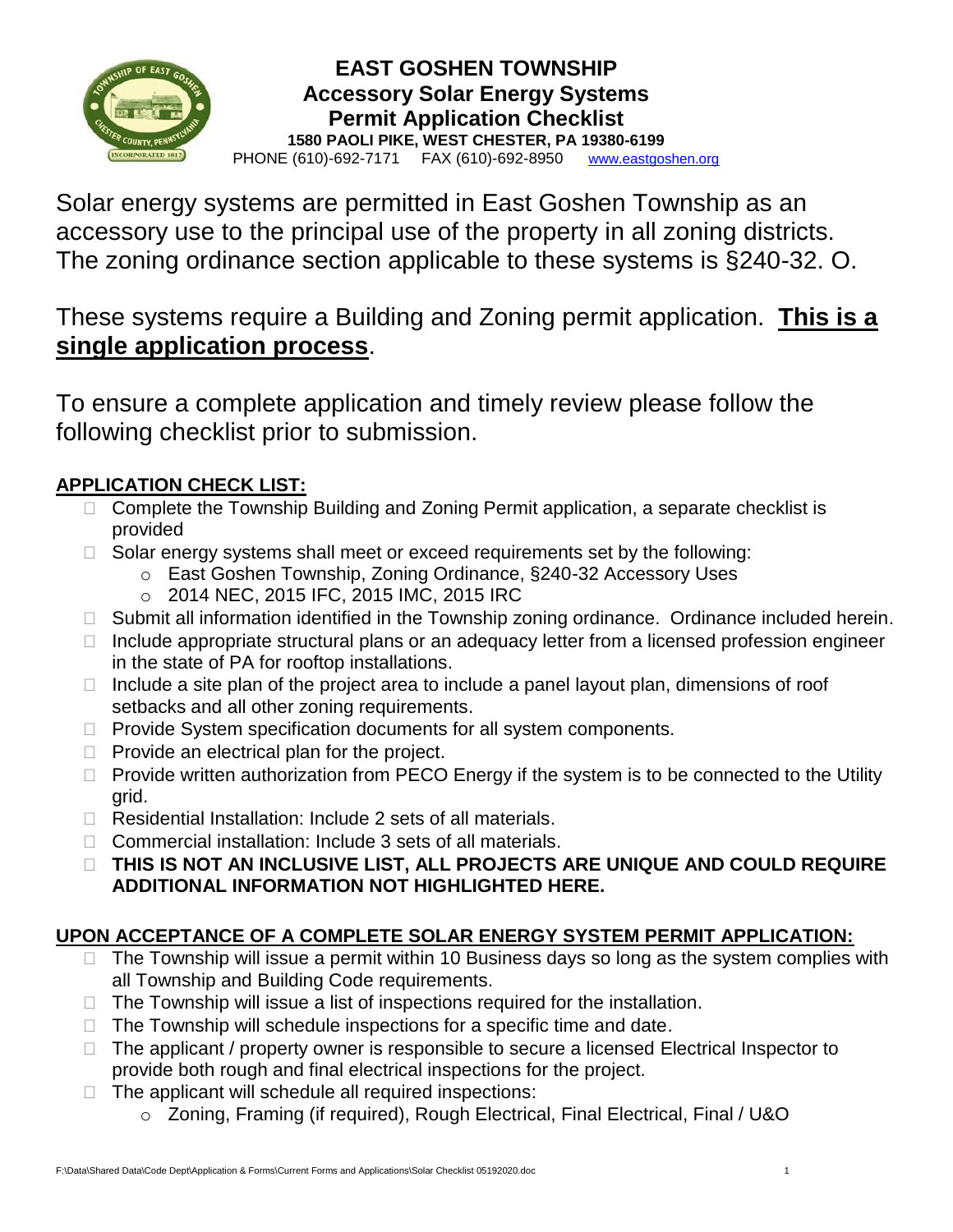## EAST GOSHEN TOWNSHIP, Accessory Solar Energy Systems, Permit Application Checklist (cont.) East Goshen Township Zoning Ordinance §240-32 Accessory Uses

[O.](https://ecode360.com/7255167#7255167) Solar energy systems. It is the purpose of these regulations to promote the safe, effective and efficient use of solar energy systems installed to reduce the on-site consumption of utility-supplied energy and/or hot water as a permitted accessory use while protecting the health, safety and welfare of adjacent and surrounding land uses through appropriate zoning and land use controls. A solar energy system shall be permitted in any zoning district as an accessory use to a principal use herein and subject to specific criteria as set forth below; except, solar energy systems shall be prohibited on properties designated as historic resources on the Township Historic Resource Inventory. Where said general standards and specific criteria overlap, the specific criteria shall supersede the general standards.

[Amended 3-17-2015 by Ord. No. 129-D-2015]

[\(1\)](https://ecode360.com/30424129#30424129) The installation and construction of a solar energy system shall be subject to the following development and design standards:

[\(a\)](https://ecode360.com/30424130#30424130) A solar energy system is permitted in all zoning districts as an accessory use to a principal use, provided that a ground-mounted solar energy system shall not exceed 1,000 square feet of land area. If the ground-mounted solar energy system exceeds 1,000 square feet of land area, it shall only be permitted by conditional use of the Board of Supervisors.

[\(b\)](https://ecode360.com/30424131#30424131) A solar energy system shall provide power for the principal use and/or accessory use of the property on which the solar energy system is located and shall not be used for the generation of power for the sale of energy to other users, although this provision shall not be interpreted to prohibit the sale of excess power generated from time to time to local utility companies.  $(c)$  The owner of a solar energy system connected to the utility grid shall provide written

authorization from the local utility company to the Township acknowledging and approving such connection.

 $(d)$  A solar energy system may be roof mounted (Illustration No. 1 and No. 2) or ground mounted (Illustration No. 3)[.\[2\]](https://ecode360.com/7255049#ft30424133-2)

[\[2\]](https://ecode360.com/7255049#ref30424133-2) Editor's Note: Illustration Nos. 1 through 3 are included as attachments to this chapter. [\(e\)](https://ecode360.com/30424134#30424134) A roof-mounted system may be mounted on a principal building or accessory building. A roofmounted system, in the case of a flat roof, whether mounted on the principal building or accessory building, may exceed the maximum principal building height or accessory building height specified for the building type in the underlying zoning district by no more than two feet. Rooftop solar energy systems shall be placed a minimum of three feet from any roof edge, valley or ridge in order to provide for adequate access paths on the roof. Rooftop solar energy systems shall not be included in the calculation of building height.

[\(f\)](https://ecode360.com/30424135#30424135) A ground-mounted system shall not exceed a maximum height of eight feet.

 $(g)$  The surface area of a ground-mounted system, regardless of the mounted angle, shall not be calculated as part of the overall impervious coverage provided that the following criteria are met:

[\[1\]](https://ecode360.com/30424137#30424137) Earth disturbance and grading activities shall be minimized to the greatest extent feasible and natural vegetative cover shall be preserved and/or restored. Low-impact construction techniques shall be utilized as feasible.

[\[2\]](https://ecode360.com/30424138#30424138) Vegetative cover shall have a 90% or better uniform coverage. Gravel shall not be considered pervious cover. The applicant shall present a plan that demonstrates that the vegetative cover proposed will create a uniform vegetative cover underneath the solar panels.

[\[a\]](https://ecode360.com/30424139#30424139) A meadow condition is preferable, particularly for slopes between 5% and 10%.